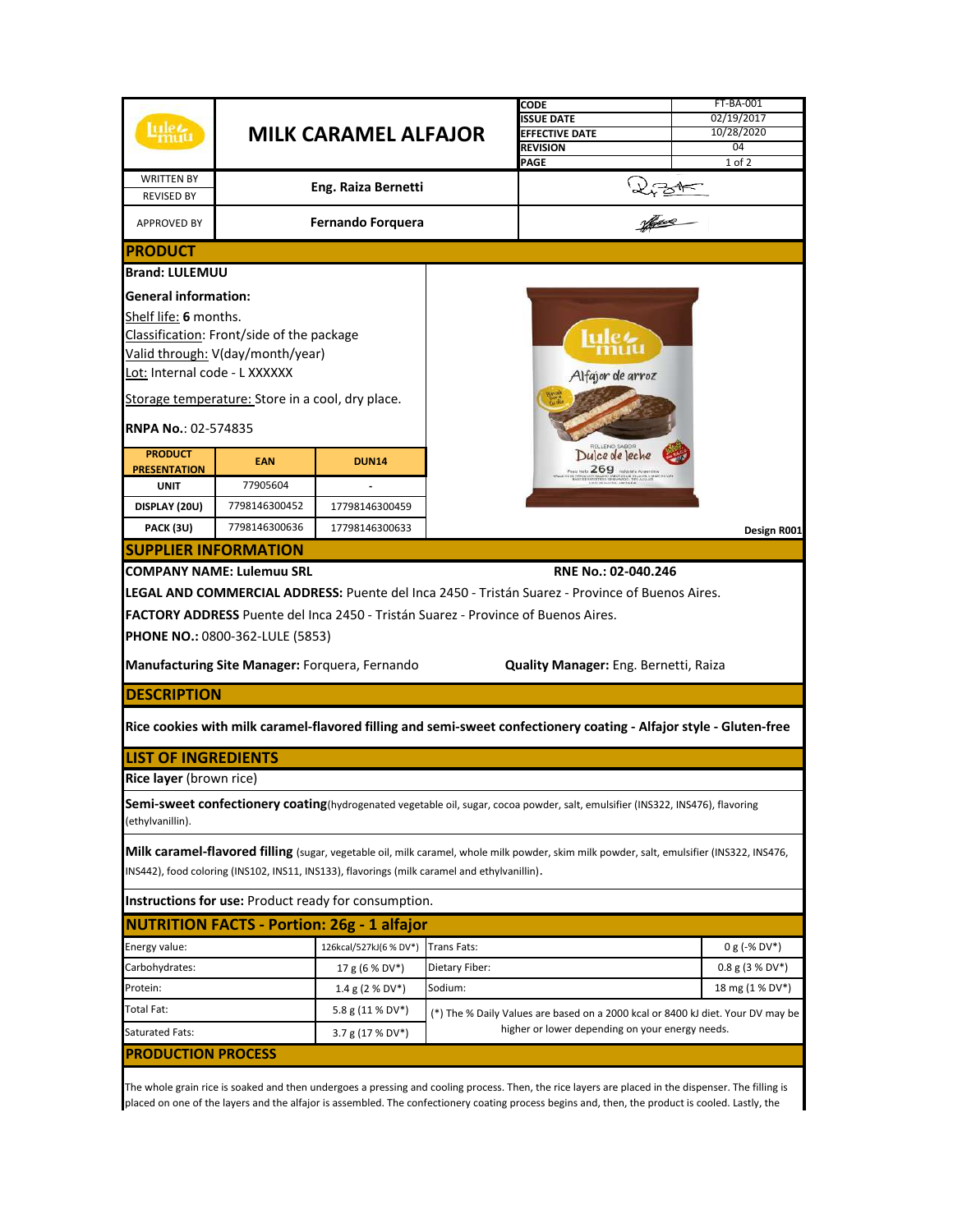|                                                                                 | product is primary, secondary and tertiary-packaged and then palletized. |                                                                          |                                                                                                                 |                                 |                                 |  |  |  |
|---------------------------------------------------------------------------------|--------------------------------------------------------------------------|--------------------------------------------------------------------------|-----------------------------------------------------------------------------------------------------------------|---------------------------------|---------------------------------|--|--|--|
|                                                                                 |                                                                          |                                                                          |                                                                                                                 |                                 |                                 |  |  |  |
| <b>PRODUCT PRESENTATION</b><br>12 DISPLAY BOXES * 12 UNITS EACH - 70 BOX PALLET |                                                                          |                                                                          |                                                                                                                 |                                 |                                 |  |  |  |
| 48-PACK TRIPACK BOX * 3 UNITS EACH - 60 BOX PALLET                              |                                                                          |                                                                          |                                                                                                                 |                                 |                                 |  |  |  |
|                                                                                 |                                                                          | <b>ILEGISLATION APPLICABLE TO THE PRODUCT</b>                            |                                                                                                                 |                                 |                                 |  |  |  |
|                                                                                 | <b>TYPE OF LEGISLATION</b>                                               |                                                                          |                                                                                                                 |                                 |                                 |  |  |  |
|                                                                                 |                                                                          |                                                                          |                                                                                                                 | <b>ARTICLE /RESOLUTION NO.</b>  |                                 |  |  |  |
|                                                                                 | ARGENTINE FOOD CODE                                                      |                                                                          | CHAPTER XVII, DIETARY FOODS: Article No. 1383 - (Joint Resolution SPRel No.<br>131/2011 and SAGyP No. 414/2011) |                                 |                                 |  |  |  |
| <b>ALLERGENS</b>                                                                |                                                                          |                                                                          |                                                                                                                 |                                 |                                 |  |  |  |
|                                                                                 | <b>Allergens present</b>                                                 |                                                                          | <b>Source</b>                                                                                                   |                                 | <b>Characteristics/Function</b> |  |  |  |
|                                                                                 | <b>Sulfites</b>                                                          |                                                                          | Additives                                                                                                       | Part of ingredients             |                                 |  |  |  |
| Milk and milk derivatives                                                       |                                                                          |                                                                          | Milk powder and milk caramel powder                                                                             | Part of ingredients             |                                 |  |  |  |
| <b>Allergens possibly present</b>                                               |                                                                          | Source                                                                   |                                                                                                                 | <b>Control measures</b>         |                                 |  |  |  |
|                                                                                 | Peanut                                                                   | Production line                                                          |                                                                                                                 | <b>SSOP</b>                     |                                 |  |  |  |
|                                                                                 | Soy derivatives                                                          |                                                                          | Production line                                                                                                 | <b>SSOP</b>                     |                                 |  |  |  |
|                                                                                 | <b>LOGISTICS INFORMATION</b>                                             |                                                                          |                                                                                                                 |                                 |                                 |  |  |  |
|                                                                                 |                                                                          |                                                                          |                                                                                                                 | <b>PRIMARY PACKAGING (Unit)</b> |                                 |  |  |  |
|                                                                                 |                                                                          |                                                                          | <b>PACKAGING</b>                                                                                                | 20 Matte BOPP + 20 Met BOPP     |                                 |  |  |  |
|                                                                                 |                                                                          |                                                                          | <b>PACKAGE WIDTH</b>                                                                                            | 9 cm                            |                                 |  |  |  |
|                                                                                 |                                                                          |                                                                          | PACKAGE LENGTH                                                                                                  | 9 cm                            |                                 |  |  |  |
|                                                                                 |                                                                          |                                                                          | <b>PACKAGE HEIGHT</b>                                                                                           | 2 cm                            |                                 |  |  |  |
|                                                                                 |                                                                          |                                                                          | DECLARED WEIGHT<br>26 gr                                                                                        |                                 |                                 |  |  |  |
|                                                                                 |                                                                          |                                                                          | <b>SECONDARY PACKAGING</b>                                                                                      |                                 |                                 |  |  |  |
|                                                                                 |                                                                          |                                                                          | <b>Product presentation</b>                                                                                     | x3                              | x12                             |  |  |  |
| Width (in Cm)                                                                   |                                                                          | н<br>(in                                                                 | PACKAGING                                                                                                       | Crystal<br><b>BOPP</b>          | Carton                          |  |  |  |
| Bundle weight                                                                   |                                                                          | g Cm)<br>h                                                               | <b>PACKAGE WIDTH</b>                                                                                            | 10.5 cm                         | 16 cm                           |  |  |  |
| corresponds to the<br>weight of the box with                                    |                                                                          |                                                                          | PACKAGE LENGTH                                                                                                  | 28.5 cm                         | 16 cm                           |  |  |  |
| the products                                                                    | Length (in Cm)<br>THE TRUSTEE OF STREET                                  |                                                                          | <b>PACKAGE HEIGHT</b>                                                                                           | 2.0 cm                          | 7.5 cm                          |  |  |  |
|                                                                                 |                                                                          |                                                                          | <b>TOTAL WEIGHT (Prod+package)</b>                                                                              | 90 <sub>g</sub>                 | 360 <sub>g</sub>                |  |  |  |
|                                                                                 |                                                                          |                                                                          | <b>TERTIARY PACKAGING</b>                                                                                       |                                 |                                 |  |  |  |
|                                                                                 |                                                                          |                                                                          | <b>Product presentation</b>                                                                                     | x12<br>x3                       |                                 |  |  |  |
|                                                                                 |                                                                          |                                                                          | <b>PACKAGING</b>                                                                                                |                                 | Carton                          |  |  |  |
|                                                                                 |                                                                          |                                                                          | <b>PACKAGE WIDTH</b>                                                                                            | 28.5 cm                         | 31.5 cm                         |  |  |  |
|                                                                                 |                                                                          |                                                                          | <b>PACKAGE LENGTH</b>                                                                                           | 39 cm                           | 48.5 cm                         |  |  |  |
|                                                                                 |                                                                          |                                                                          | PACKAGE HEIGHT                                                                                                  | 28 cm                           | 17.0 cm                         |  |  |  |
|                                                                                 |                                                                          |                                                                          | TOTAL WEIGHT (Prod+package)                                                                                     | 4.8 kg                          |                                 |  |  |  |
| <b>PALLET (Tripack / Display)</b>                                               |                                                                          |                                                                          |                                                                                                                 |                                 |                                 |  |  |  |
| H1 pallet                                                                       |                                                                          | T1 pallet (number of bundles<br>per base)<br>Example: 9 bundles per base | <b>PACKAGE LENGTH</b>                                                                                           | 120 cm                          |                                 |  |  |  |
| (number of height bases)<br>Example: 3 bases                                    |                                                                          |                                                                          | 180 cm<br><b>PACKAGE HEIGHT</b>                                                                                 |                                 |                                 |  |  |  |
|                                                                                 |                                                                          |                                                                          | PACKAGE WIDTH                                                                                                   |                                 | 100 cm                          |  |  |  |
|                                                                                 |                                                                          |                                                                          | TOTAL WEIGHT (Prod+pack+pallet)                                                                                 | 310 kg                          | 355 kg                          |  |  |  |
| <b>REVISION HISTORY</b><br><b>DATE</b>                                          |                                                                          | <b>AUTHOR</b>                                                            |                                                                                                                 |                                 |                                 |  |  |  |
|                                                                                 | <b>REVISION</b>                                                          |                                                                          | <b>DESCRIPTION</b>                                                                                              |                                 |                                 |  |  |  |
| 02/19/2017                                                                      | 00                                                                       | Eng. Bernetti Raiza                                                      | New                                                                                                             |                                 |                                 |  |  |  |
| 05/30/2018                                                                      | 01                                                                       | Lettieri Anabela                                                         | Company name updated                                                                                            |                                 |                                 |  |  |  |
| 3/1/2019                                                                        | 02                                                                       | Eng. Bernetti Raiza<br>Eng. Bernetti Raiza                               | Change in format and information update                                                                         |                                 |                                 |  |  |  |
| 07/30/2020                                                                      | 03                                                                       |                                                                          | Change in design and information update                                                                         |                                 |                                 |  |  |  |